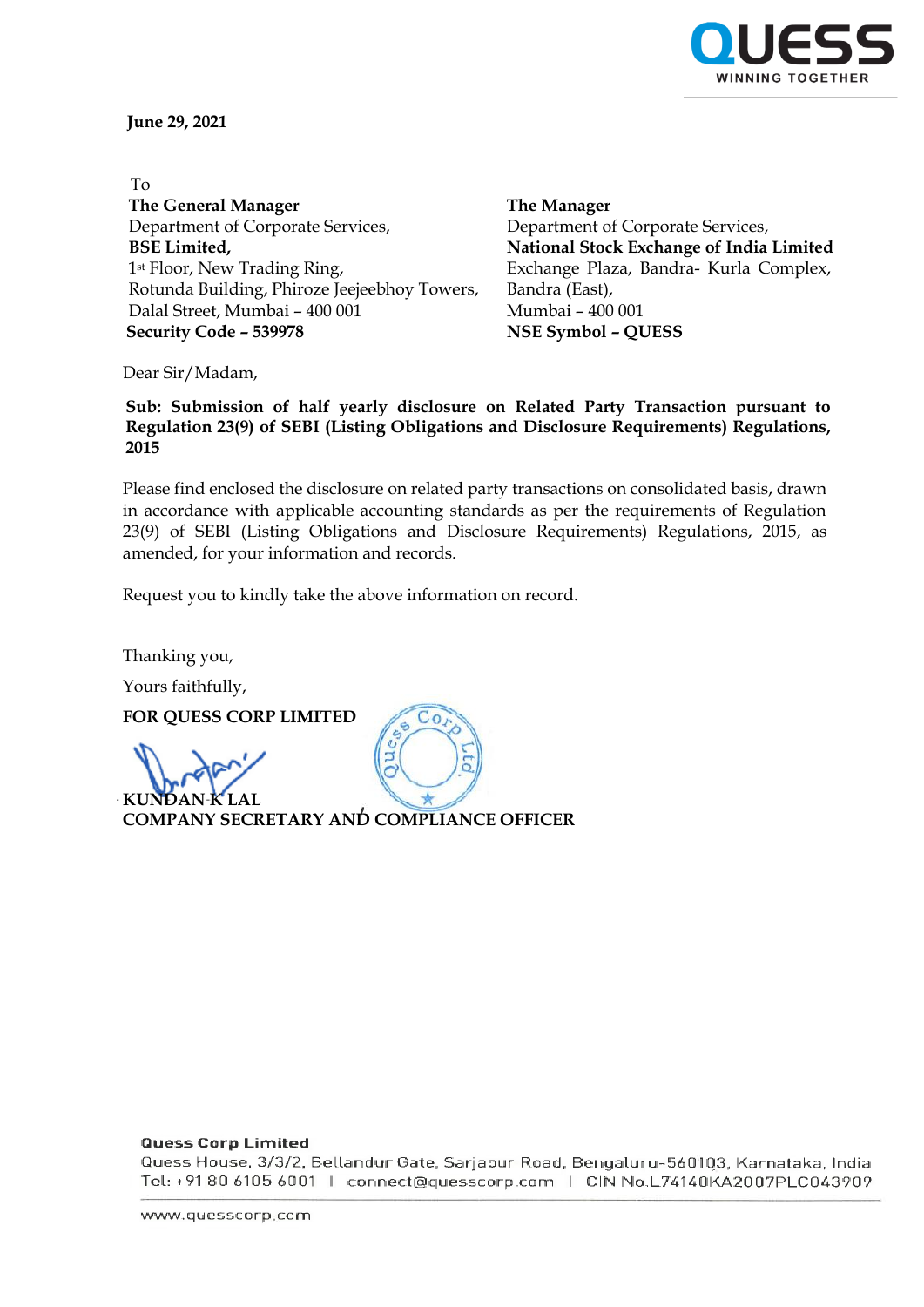## **Quess Corp Limited Details of related party transactions for the half year ended 31 March 2021**

## **(i) Name of related parties and description of relationship:**

| Entity having significant influence                                                                        | Fairfax Financial Holdings Limited<br>Fairbridge Capital (Mauritius) Limited<br>Thomas Cook (India) Limited (till 1 April 2019)<br>FFHL Group Ltd.<br>Fairfax (Barbados) International Corp.<br>Isaac Enterprises Private limited |
|------------------------------------------------------------------------------------------------------------|-----------------------------------------------------------------------------------------------------------------------------------------------------------------------------------------------------------------------------------|
| Associatess                                                                                                | Heptagon Technologies Private Limited<br>Quess Recruit, Inc.<br>Agency Pekerjaan Quess Recruit SDN. BHD<br>Stellarslog Technovation Private Limited                                                                               |
| Joint Venture                                                                                              | Himmer Industrial Services (M) Sdn. Bhd.                                                                                                                                                                                          |
| Entity having common directors                                                                             | Go Digit Infoworks Service Private Limited<br>Go Digit General Insurance Limited<br>Net Resources Investments Private Limited<br>National Collateral Management Services Limited                                                  |
| Entities in which key managerial<br>personnel have significant influence                                   | <b>Careworks Foundation</b>                                                                                                                                                                                                       |
| Key executive management personnel                                                                         |                                                                                                                                                                                                                                   |
| Ajit Isaac                                                                                                 | Chairman and Managing Director (upto 31 March 2021)<br>Executive Chairman (w.e.f. 1 April 2021)                                                                                                                                   |
| K. Suraj Moraje                                                                                            | Executive Director (w.e.f 4 November 2019)<br>Group Chief Executive Officer and Executive Director (w.e.f 1 April 2020)<br>Group Chief Executive Officer and Managing Director (w.e.f 1 April 2021)                               |
| Subrata Kumar Nag                                                                                          | Executive Director & Group Chief Executive Officer (upto 31 March 2020)                                                                                                                                                           |
| Subramaniam Ramakrishnan<br>N. Ravi Vishwanath                                                             | Chief Financial Officer (upto 31 March 2021)<br>Chief Financial Officer (w.e.f 01 April 2021)                                                                                                                                     |
| Kundan K. Lal                                                                                              | Company Secretary (w.e.f. 17 April 2019)                                                                                                                                                                                          |
| Transactions and balances with its own subsidiaries and step subsidiaries are eliminated on consolidation. |                                                                                                                                                                                                                                   |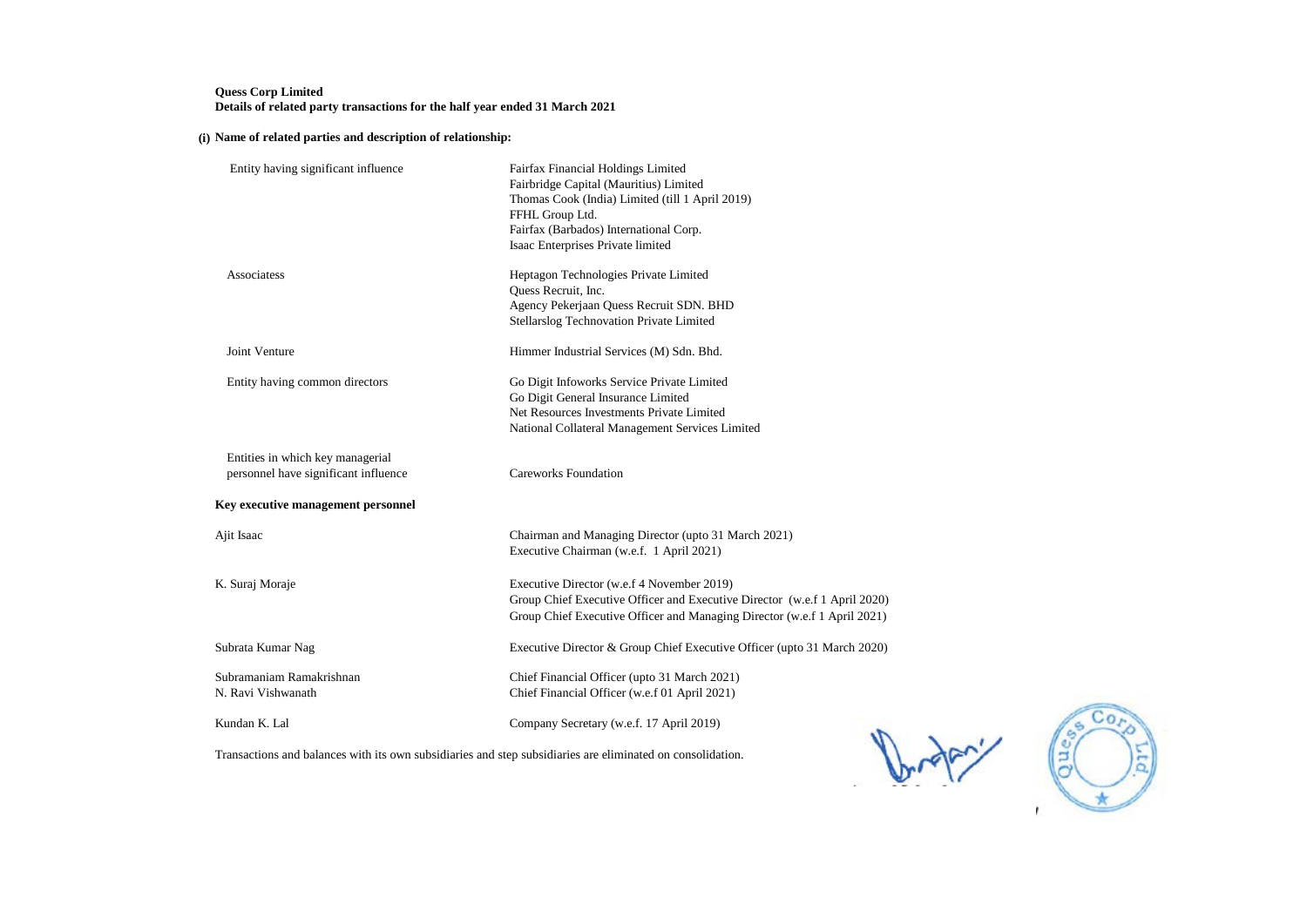## **Quess Corp Limited Details of related party transactions for the half year ended 31 March 2021**

# **(ii) Related party transactions during the year**

|                                                          | (Amount in INR crore) |
|----------------------------------------------------------|-----------------------|
|                                                          | 01 October 2020       |
| <b>Particulars</b>                                       | to                    |
|                                                          | 31 March 2021         |
| <b>Revenue from operations</b>                           |                       |
| Entities having common directors                         | 4.32                  |
| Associates                                               | 0.47                  |
| Entity in which key managerial personnel                 |                       |
| have significant influence                               | 1.24                  |
| Other expenses                                           |                       |
| Entities having significant influence                    | 1.96                  |
| Associates                                               | 1.74                  |
| Other income                                             |                       |
| - Interest income                                        |                       |
| Associates                                               | 0.86                  |
| Intangible assets under development                      |                       |
| Associates                                               | 1.85                  |
| Repayment/Adjustment of loans taken from related parties |                       |
| Associates                                               | 1.25                  |
| Entities having significant influence                    | 3.86                  |



Ltd